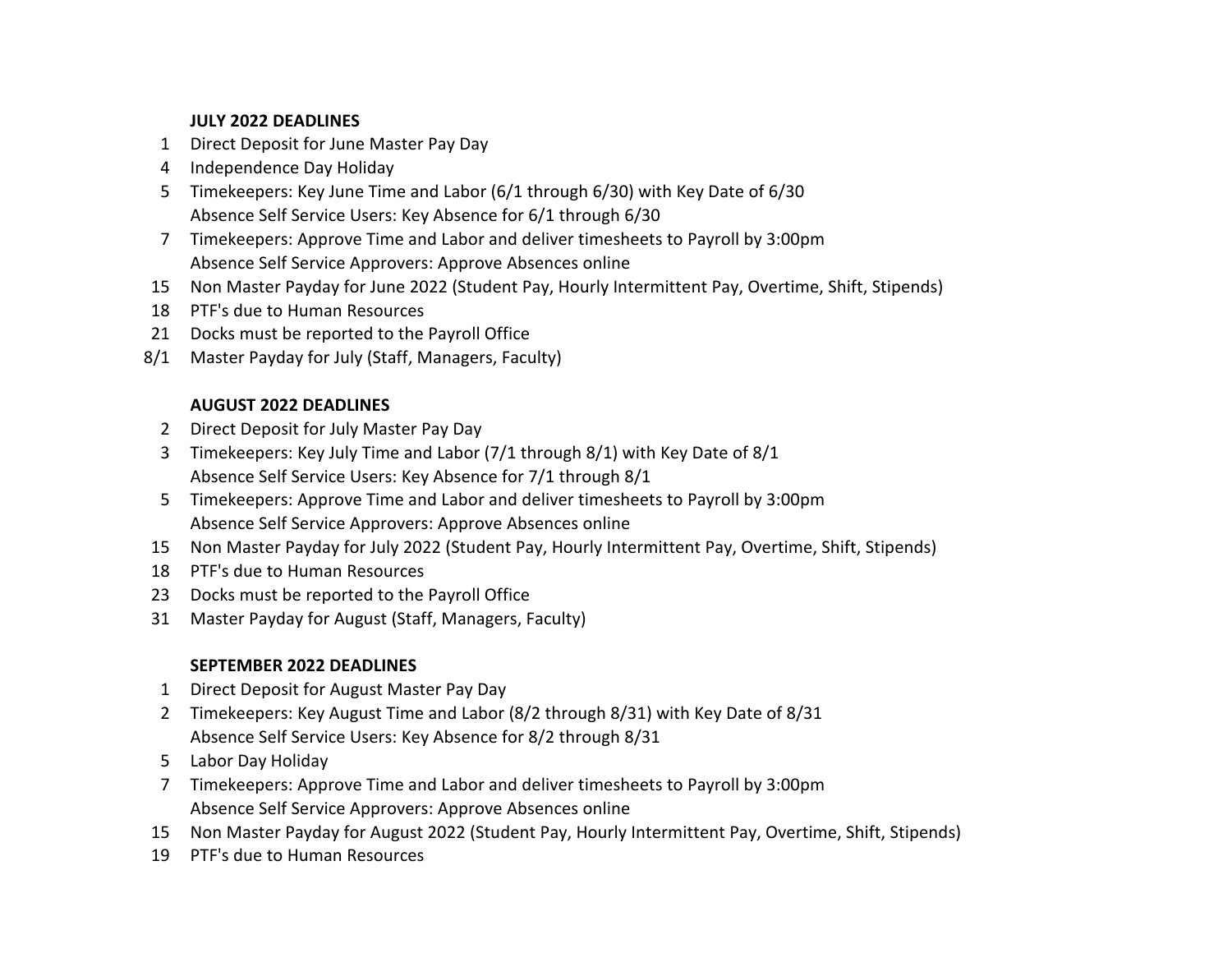- Docks must be reported to the Payroll Office
- Master Payday for September (Staff, Managers, Faculty)

#### **OCTOBER 2022 DEADLINES**

- Direct Deposit for September Master Pay Day
- Timekeepers: Key September Time and Labor (9/1 through 9/30) with Key Date of 9/30 Absence Self Service Users: Key Absence for 9/1 through 9/30
- Timekeepers: Approve Time and Labor and deliver timesheets to Payroll by 3:00pm Absence Self Service Approvers: Approve Absences online
- Non Master Payday for September 2022 (Student Pay, Hourly Intermittent Pay, Overtime, Shift, Stipends)
- PTF's due to Human Resources
- Docks must be reported to the Payroll Office
- Master Payday for October (Staff, Managers, Faculty)

### **NOVEMBER 2022 DEADLINES**

- Direct Deposit for October Master Pay Day
- Timekeepers: Key October Time and Labor (10/1 through 10/31) with Key Date of 10/31 Absence Self Service Users: Key Absence for 10/1 through 10/31
- Timekeepers: Approve Time and Labor and deliver timesheets to Payroll by 3:00pm Absence Self Service Approvers: Approve Absences online
- Veteran's Day Holiday
- Non Master Payday for October 2022 (Student Pay, Hourly Intermittent Pay, Overtime, Shift, Stipends)
- PTF's due to Human Resources
- Docks must be reported to the Payroll Office
- Thanksgiving Holiday
- Master Payday for November (Staff, Managers, Faculty)

### **DECEMBER 2022 DEADLINES**

- Direct Deposit for November Master Pay Day
- Timekeepers: Key November Time and Labor 11/1 through 11/30) with Key Date of 11/30 Absence Self Service Users: Key Absence for 11/1 through 11/30
- Timekeepers: Approve Time and Labor and deliver timesheets to Payroll by 3:00pm Absence Self Service Approvers: Approve Absences online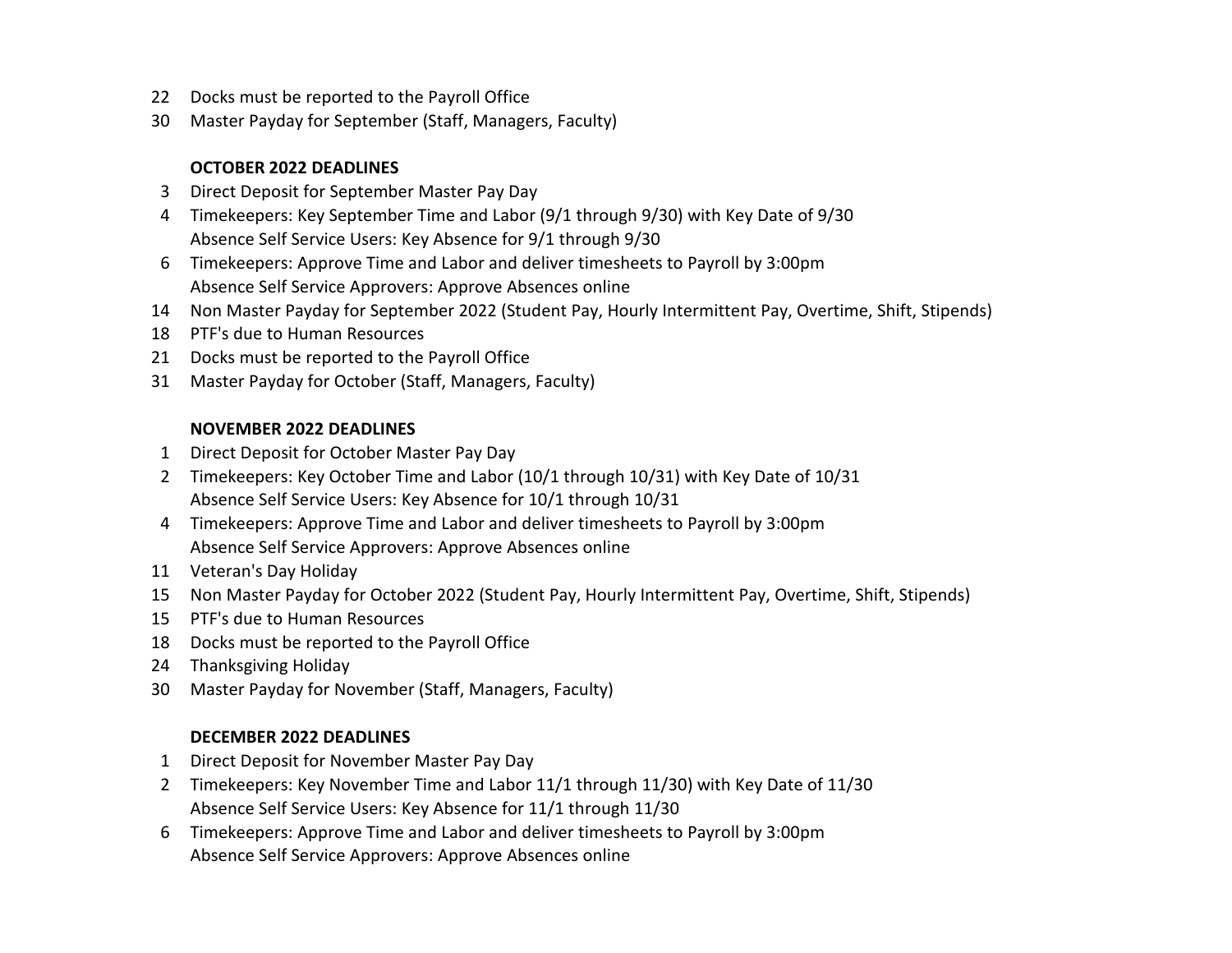- Non Master Payday for November 2022 (Student Pay, Hourly Intermittent Pay, Overtime, Shift, Stipends)
- PTF's due to Human Resources
- Docks must be reported to the Payroll Office
- 26-30 Winter Holiday Break
	- Master Payday for December (Staff, Managers, Faculty)

### **JANUARY 2023 DEADLINES**

- New Years Day Holiday
- Direct Deposit for December Master Pay Day
- Timekeepers: Key December Time and Labor (12/1 through 12/31) with Key Date of 12/31 Absence Self Service Users: Key Absence for 12/1 through 12/31
- Timekeepers: Approve Time and Labor and deliver timesheets to Payroll by 3:00pm Absence Self Service Approvers: Approve Absences online
- Non Master Payday for December 2022 (Student Pay, Hourly Intermittent Pay, Overtime, Shift, Stipends)
- Martin Luther King Jr. Holiday
- PTF's due to Human Resources
- Docks must be reported to the Payroll Office
- Master Payday for January (Staff, Managers, Faculty)

### **FEBRUARY 2023 DEADLINES**

- Direct Deposit for January Master Pay Day
- Timekeepers: Key January Time and Labor (1/1 through 1/31) with Key Date of 1/31 Absence Self Service Users: Key Absence for 1/1 through 1/31
- Timekeepers: Approve Time and Labor and deliver timesheets to Payroll by 3:00pm Absence Self Service Approvers: Approve Absences online
- PTF's due to Human Resources
- Non Master Payday for January 2023 (Student Pay, Hourly Intermittent Pay, Overtime, Shift, Stipends)
- Docks must be reported to the Payroll Office
- 3/1 Master Payday for February (Staff, Managers, Faculty)

# **MARCH 2023 DEADLINES**

- Direct Deposit for February Master Pay Day
- Timekeepers: Key February Time and Labor (2/1 through 3/1) with Key Date of 3/1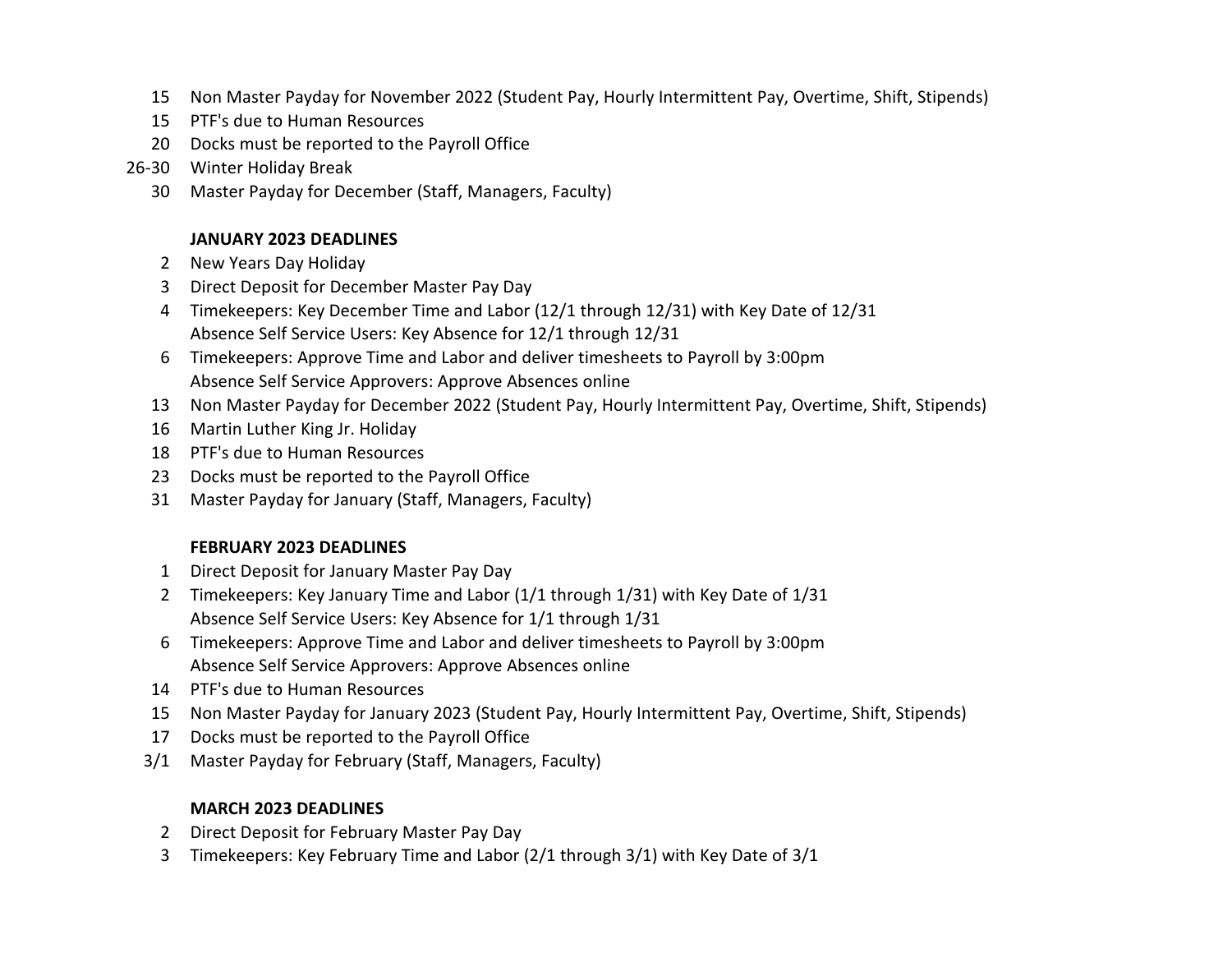Absence Self Service Users: Key Absence for 2/1 through 3/1

- 7 Timekeepers: Approve Time and Labor and deliver timesheets to Payroll by 3:00pm Absence Self Service Approvers: Approve Absences online
- 15 Non Master Payday for February 2023 (Student Pay, Hourly Intermittent Pay, Overtime, Shift, Stipends)
- 17 PTF's due to Human Resources
- 22 Docks must be reported to the Payroll Office
- 30 Master Payday for March (Staff, Managers, Faculty)
- 31 Cesar Chavez Holiday

## **APRIL 2023 DEADLINES**

- 3 Direct Deposit for March Master Pay Day
- 4 Timekeepers: Key March Time and Labor (3/2 through 3/31) with Key Date of 3/31 Absence Self Service Users: Key Absence for 3/2 through 3/31
- 6 Timekeepers: Approve Time and Labor and deliver timesheets to Payroll by 3:00pm Absence Self Service Approvers: Approve Absences online
- 14 Non Master Payday for March 2023 (Student Pay, Hourly Intermittent Pay, Overtime, Shift, Stipends)
- 17 PTF's due to Human Resources
- 20 Docks must be reported to the Payroll Office
- 5/1 Master Payday for April (Staff, Managers, Faculty)

# **MAY 2023 DEADLINES**

- 2 Direct Deposit for April Master Pay Day
- 3 Timekeepers: Key April Time and Labor (4/1 through 5/1) with Key Date of 5/1 Absence Self Service Users: Key Absence for 4/1 through 5/1
- 5 Timekeepers: Approve Time and Labor and deliver timesheets to Payroll by 3:00pm Absence Self Service Approvers: Approve Absences online
- 15 Non Master Payday for April 2023 (Student Pay, Hourly Intermittent Pay, Overtime, Shift, Stipends)
- 17 PTF's due to Human Resources
- 22 Docks must be reported to the Payroll Office
- 29 Memorial Day Holiday
- 31 Master Payday for May (Staff, Managers, Faculty)

# **JUNE 2023 DEADLINES**